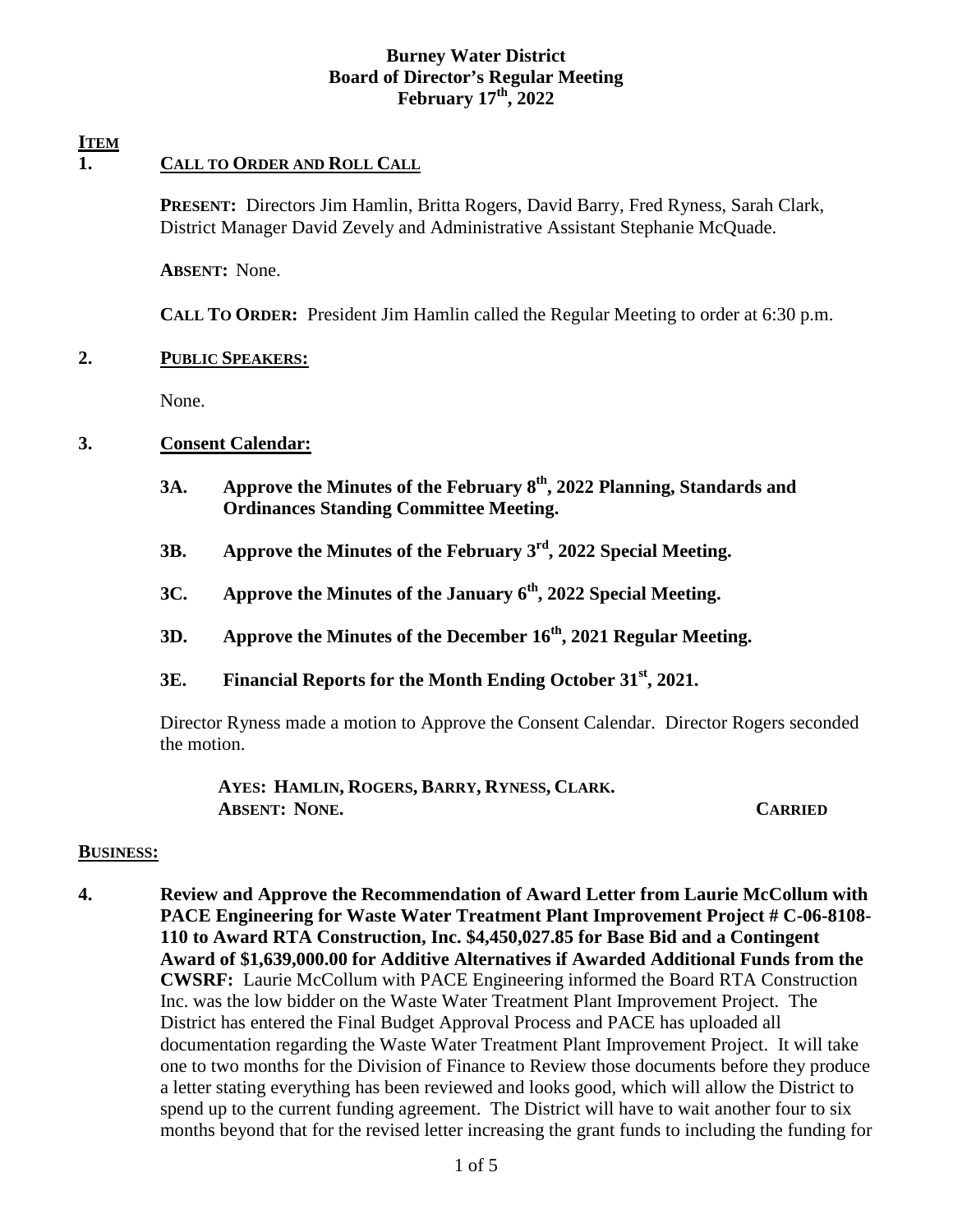the Additive Alternatives. Laurie McCollum spoke with RTA and they are familiar with these grant projects and if the District awards the base bid including a contingent award for the additive alternates if awarded the additional funds from CWSRF. Laurie recommends the District awards for both the Base Bid and Contingent on the Additive Alternatives so we lock in at that price. Once awarded RTA will begin administrative work on the project including ordering equipment. Director Ryness made a motion to Approve the Recommendation of Award Letter from Laurie McCollum with PACE Engineering for Waste Water Treatment Plant Improvement Project # C-06-8108-110 to Award RTA Construction, Inc. \$4,450,027.85 for Base Bid and a Contingent Award of \$1,639,000.00 for Additive Alternatives if Awarded Additional Funds from the CWSRF. Director Barry seconded the motion.

**5. Authorize District Manager and Board Chairperson to Sign the Notice of Award for the Waste Water Treatment Plant Improvement Project:** Director Barry made a motion to Authorize District Manager and Board Chairperson to Sign the Notice of Award for the Waste Water Treatment Plant Improvement Project. Director Clark seconded the motion.

> **AYES: HAMLIN, ROGERS, BARRY, RYNESS, CLARK. ABSENT: NONE. CARRIED**

**6. Review and Approve the Recommendation of Award Letter from Laurie McCollum with PACE Engineering for the Collection System Improvement Project – Phase 2 # C-06- 8108-310 to Award RTA Construction, Inc. \$1,062,000.00 for Base Bid and a Contingent Award of \$726,000.00 for Additive Alternatives if Awarded Additional Funds from the CWSRF:** Laurie McCollum with PACE Engineering informed the Board that RTA Construction Inc. was the low bidder for the Collection System Improvement Project – Phase 2. The District has entered the Final Budget Approval Process and PACE has uploaded all documentation regarding the Collection System Improvement Project – Phase 2. It will take one to two months for the Division of Finance to Review those documents before they produce a letter stating everything has been reviewed and looks good which will allow the District to spend up to the current funding agreement. The District will have to wait another four to six months beyond that for the revised letter increasing the grant funds to including the funding for the Additive Alternatives. Laurie recommends the District awards for both the Base Bid and Contingent on the Additive Alternatives so we lock in at that price, once awarded RTA will begin administrative work on the project including ordering equipment. Director Rogers made a motion to Approve the Recommendation of Award Letter from Laurie McCollum with PACE Engineering for the Collection System Improvement Project – Phase 2 # C-06-8108-310 to Award RTA Construction, Inc. \$1,062,000.00 for Base Bid and a Contingent Award of \$726,000.00 for Additive Alternatives if Awarded Additional Funds from the CWSRF. Director Barry seconded the motion.

> **AYES: HAMLIN, ROGERS, RYNESS, BARRY, CLARK. ABSENT: NONE. CARRIED**

**7. Authorize District Manager and Board Chairperson to Sign the Notice of Award for the Collection System Improvement Project – Phase 2:** Director Ryness made a motion to Authorize District Manager and Board Chairperson to Sign the Notice of Award for the Collection System Improvement Project – Phase 2. Director Barry seconded the motion.

> **AYES: HAMLIN, ROGERS, BARRY, RYNESS, CLARK. ABSENT: NONE. CARRIED**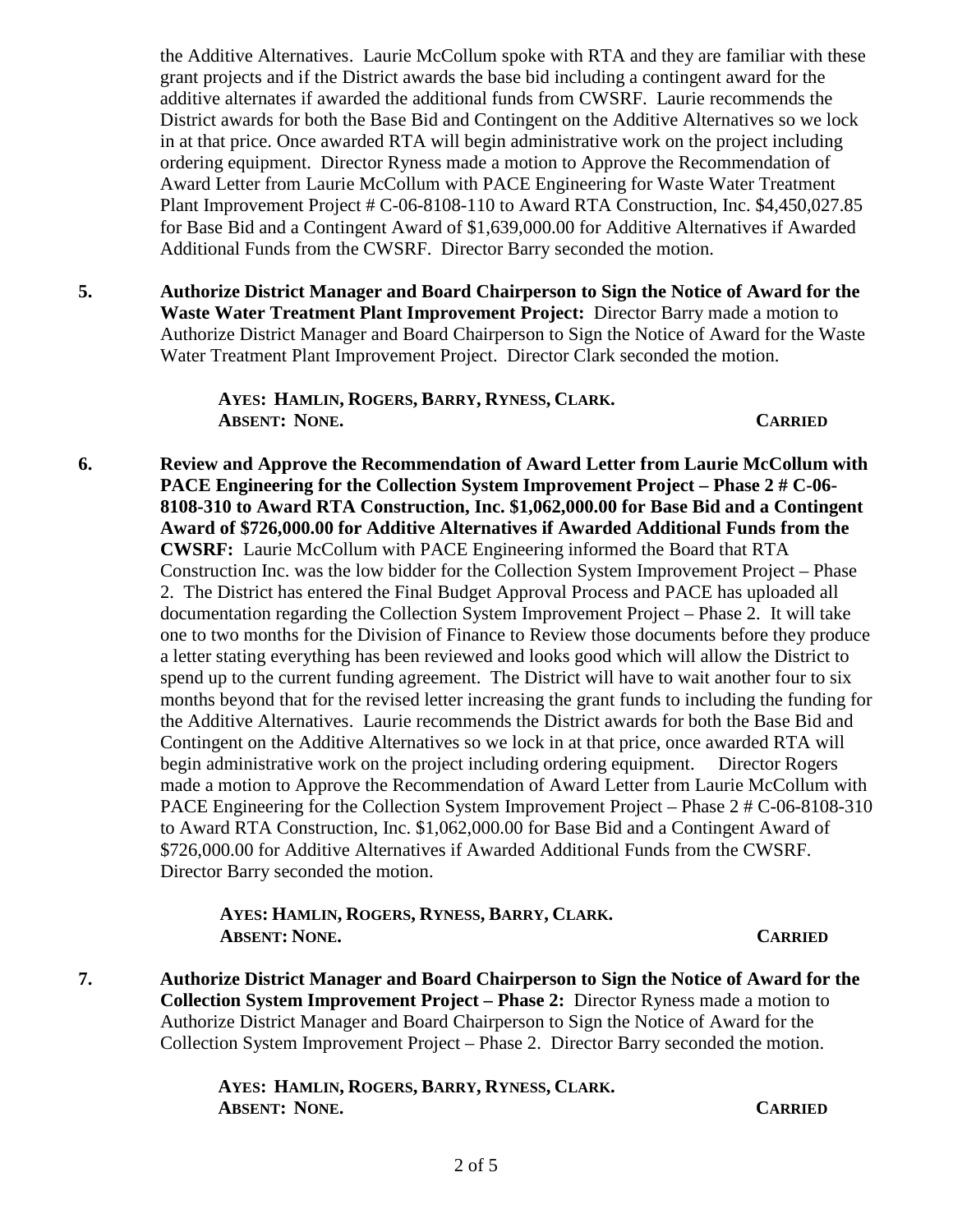**9. Authorize District Manager and Board Chairperson to Sign Necessary Documents for the Burney Water District to go out to Bid for the Water Meter Replacement Project – Phase 1:** The District has been working with PACE Engineering to replace Routes 1 and 2 along with the Businesses with Radio Reads through grant funding of \$718,477.00. Cost increases have gone up 20-30%, in order to complete the full scope of the project it could cost the District \$140,000.00 to \$240,000.00 or if they just use the grant funds then the District will not be able to complete both routes. District Manager David Zevely informed the Board that to complete the entire project they would need to utilize the Capital Improvement Funds to cover the increased costs. The District already has increased the Water Base Rate by \$6.00 per month for Meter Replacement. This project has not been put out to bid yet and the Board needs to determine if the District should move forward to complete the full scope of the project or just the amount covered by the grant funds. Director Barry made a motion to Authorize the District Manager and Board Chairperson to Sign Necessary Documents for the Burney Water District to go out to Bid for the Water Meter Replacement Project – Phase 1. Director Ryness seconded the motion.

#### **AYES: HAMLIN, ROGERS, BARRY, RYNESS, CLARK. ABSENT: NONE. CARRIED**

**9. Review the Technical Memorandum from PACE Engineering Regarding the Burney Water District Radio Improvement Project and Authorize District Manager David Zevely to make necessary Improvements:** District Manager David Zevely informed the Board that during the stormy weather we began having communication issues with our communication between wells and tanks which caused continuous alarms that the on call staff had to address. PACE Engineering Technicians came out to look at District equipment at the Wells, three tanks and Burney Water District Office to determine how to resolve these alarms. They came back with recommendations on some replacement of equipment and realign antennas for signal strength. The range in price to make these improvements ranges from \$7,200.00 to \$16,300.00. These improvements will reduce overtime, make it so our pumps are not running when not necessary and reduce tank overflows. Director Ryness made a motion to Authorize District Manager David Zevely to make necessary Improvements. Director Clark seconded the motion.

> **AYES: HAMLIN, ROGERS, BARRY, RYNESS, CLARK. ABSENT: NONE. CARRIED**

- **10. Discuss Interim Financing Options for Wastewater Treatment Plant Improvement Project and Collection System Improvement Project – Phase 2:** District Manager David Zevely informed the Board that he has been in contact with three banks regarding the Interim Financing and informed the Board on where we are at with CoBank, CSDA Financing and Tri Counties Bank. Manager Zevely is waiting for more information and is hoping to have enough information for the Board to make a decision at the next Regular Meeting in March. Board directed District Manager David Zevely to find out some information regarding the interest on Line of Credits.
- **11. Review and Approve Resolution 2022-01 Approving Application for Rural Recreation and Tourism Program Grant Funds:** Director Ryness made a motion to Approve Resolution 2022-02 Approving for Rural Recreation and Tourism Program Grant Funds. Director Barry seconded the motion.

### **ROLL CALL: HAMLIN-AYE, ROGERS-AYE, BARRY-AYE, RYNESS-**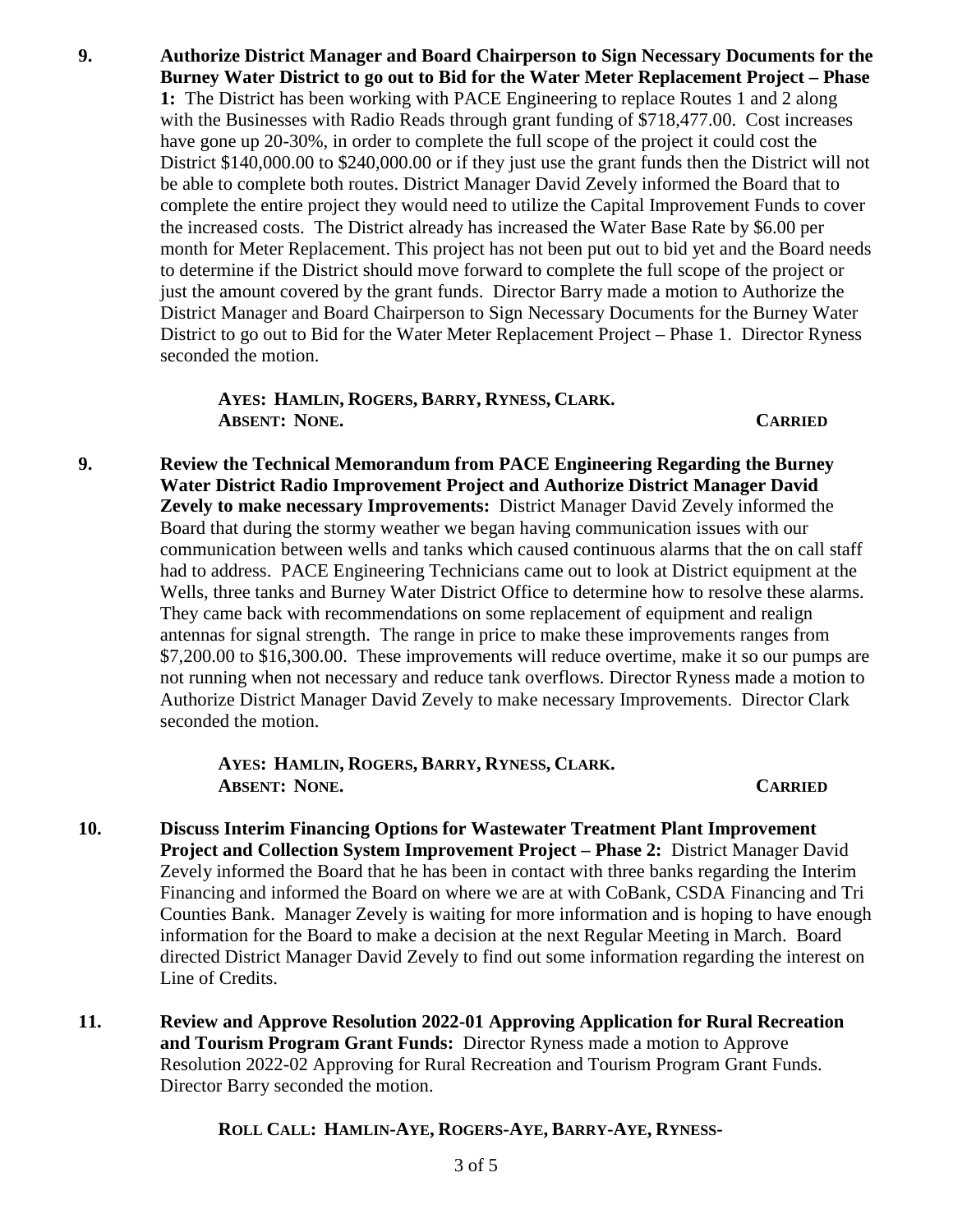**AYE, CLARK-AYE. ABSENT: NONE. CARRIED**

- **12. Discuss Options for Bidding District Surplus Items:** Administrative Assistant Stephanie McQuade informed the Board of three options for bidding District Surplus Items. Could advertise it on the District Website and Local Newspaper and have the customers bring their sealed bids into the Office, or online through Bid Cal Inc., or use the Surplus Marketplace through CSDA at no cost. The Board recommended that the District uses the Surplus Marketplace through CSDA and have a link on the District Website and maybe advertise it in the Local Newspaper.
- **13. Discuss and Determine to Hold Bay City Electric to Original Cost of Purchase Order for Well 6/7 and WWTP Gensets and Automatic Transfer Switches or to Include Cost Increase in Grant Funding:** District Manager David Zevely informed the Board that Kohler is the genset manufacturer said they are going to increase the price even though we have ordered them through Bay City Electric. The District could potentially hold Bay City to the price but may not be in our best interest because they will be doing all repairs and maintenance on our generators. We may be able to get reimbursed for the increase of costs on the generators to through the Grant Funding. Director Ryness made a motion to Include Cost Increase in Grant Funding for the Purchase of Generators with ATS for Wells 6 and 7 and the WWTP. Director Barry seconded the motion.

| AYES: HAMLIN, ROGERS, BARRY, RYNESS, CLARK. |                |
|---------------------------------------------|----------------|
| <b>ABSENT: NONE.</b>                        | <b>CARRIED</b> |

#### **REPORTS:**

- **10. Presidents Report:** None
- **11. Director Reports / Committee Reports:** Director Ryness reported that he has been down to Sacramento for CSDA and attended several zoom meeting for his standing committees. Went to his LAFCO meeting at the Board of Supervisors Chambers. Attended the Windmill fight in Montgomery Creek.
- **12. Pool Manager's Report / Friends of the Pool Committee Report:** Pool Manager Stephanie McQuade reported that she attended a Lifeguard Instructor Review Course on December 28<sup>th</sup> and a Lifeguard Challenge Course on December 29<sup>th</sup>, both in Sacramento and Passed. Now taking applications for the 2022 pool season for Lifeguard and WSI. Burney Regional Community Fund, Redding Rancheria Community Fund and the McConnell Fund through Community Foundation of the North State all due in March. Looking at applying for the First 5 grant for swim lesson scholarships for transitional kindergarteners and kindergarteners.
- **13. District Manager's Report:** David Zevely Reported on the following items:
	- Please see District Manager Report.
- **14. Review Future Agenda Items and Summarize Board Direction:** Update from Doug Lindgren regarding Power Generation Plant, District Surplus Items and Interim Financing. Next Regular Meeting March 17<sup>th</sup>, 2022.
- **15. Adjournment:** Director Hamlin moved for adjournment. Director Barry seconded the motion. The meeting was adjourned at 7:58 p.m.